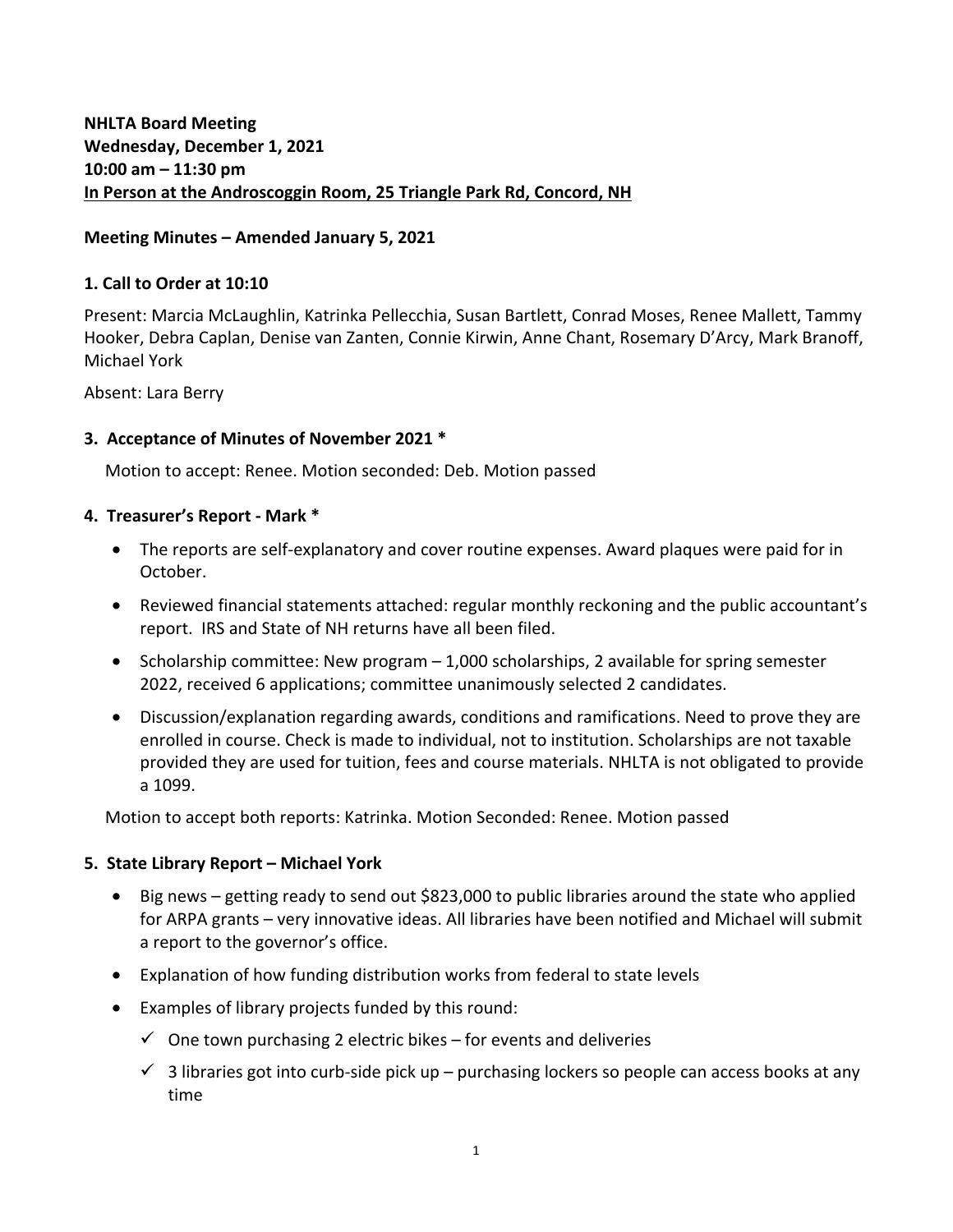- $\checkmark$  One library is using funds to update audio visual tech in an auditorium
- Been in touch with Shaheen, Hassan and Kuster to appropriate more funds for infrastructure, including broadband services, cellular services to cover entire state.

## **6. NHLA Report – Conrad Moses (NHLA Liaison) and Denise van Zanten**

- Report on annual conference: Conference went very well made enough \$ to cover the bill. Debra Caldwell from ALA presented on intellectual freedom  $-1<sup>st</sup>$  amendment audits,
- Denise van Zanten will taking over as president, Lisa Houde will be the new liaison to NHLTA

# **7. Committee Reports**

## *Education – Annual Conference* – Debra and Rosemary

- See handout
- Agenda for annual conference Topic: "Trends Shaping the Future: The Basics and Beyond"
- Need board members to volunteer to find speakers for different sessions
- Conference brochure needs to go out at the end of February
- $\bullet$  How to include vendors idea for scavenger hunt –
- Deb suggests that presenters all link their session to the main themes and to be relevant to small, rural libraries
- Each presenter needs to send a short bio
- Marcia brought up having part of the conference available virtually, or pre-recorded.

## *Communication* – Connie

- Committee meeting, Thursday, January 27, 10 a.m. via Zoom
- Winter Newsletter deadline first week of December– Katrinka

## **8. Old Business**

- Award presentations Dec. 3-12 noon, Wilton Public/Gregg Free Library Trustee of the year
- December 4-11 a.m. Meredith Library Sp. Library Services Contribution

## **9. New Business**

- Code of Ethics, Conflict of Interest, and Memo of Understanding forms passed around for directors to sign; need to sign annually; Marcia will file in storage unit.
- Mark: NH Department of safety. State: hearing on Bill to require background checks on all library employees and volunteers
- Follow up on presentation at NHMA annual meeting Lori Fisher, Mindy Atwood and Marcia McLaughlin presented -